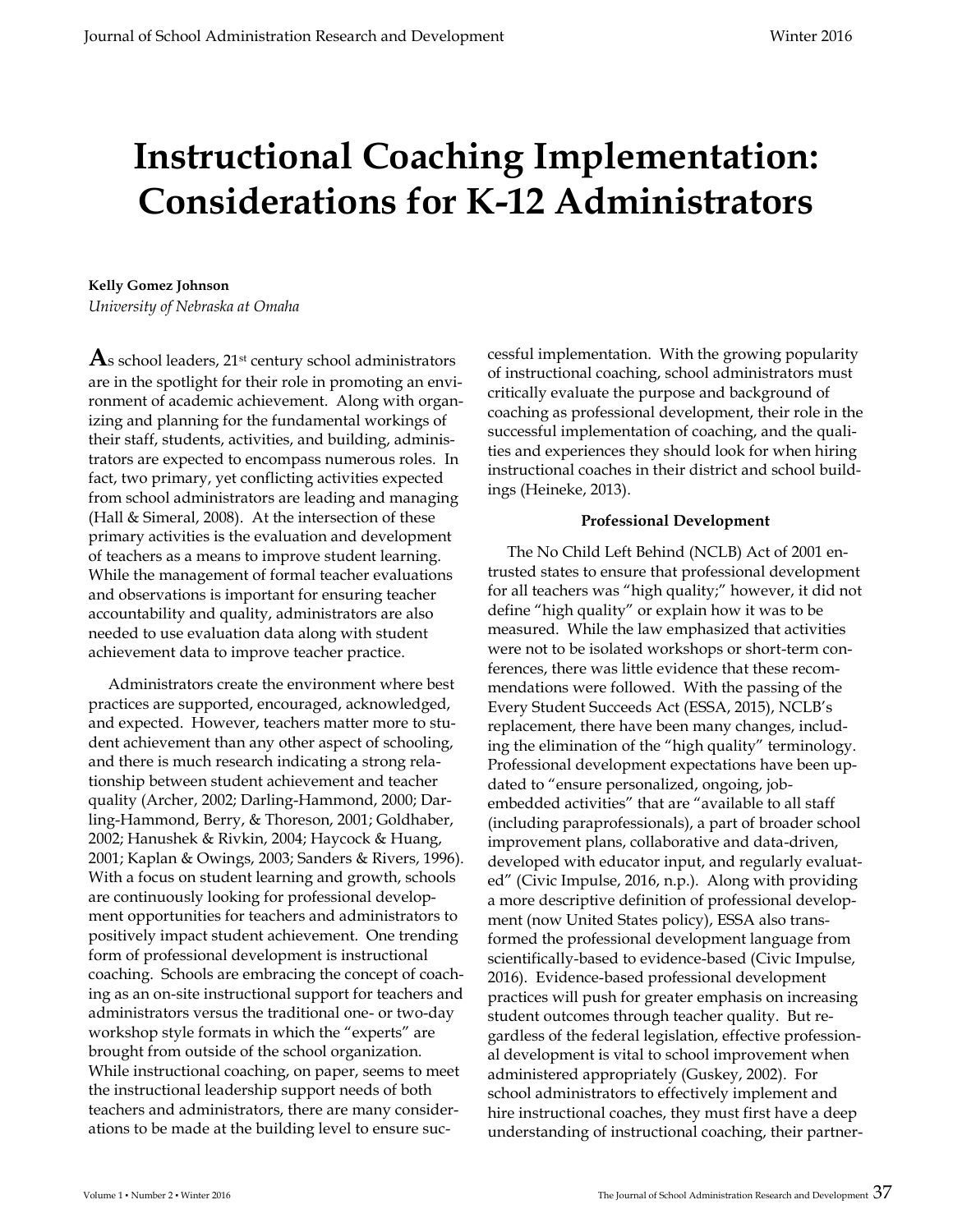ship in the role, and the hiring of instructional leaders to support and share their vision for success.

### **Why Coaching?**

 Joyce and Showers (1980) were the first to propose peer coaching as a form of internal professional development. Instructional coaches are on-site professional developers who work to empower teachers through collaborative partnerships to incorporate researchbased instructional methods into classrooms (Knight, 2007). Their purpose is to accelerate learning and close achievement gaps for all students by building the instructional capacity of teachers (Casey, 2006). Instructional capacity refers to teachers' ability to gather resources to support instruction and, most importantly, to use those resources effectively to enhance and engage student learning. One way that principals can increase the instructional capacity in their schools is to provide sufficient opportunities for collaborative work (Jaquith, 2013). Coaching, while not a new phenomenon, is designed to be an "authentic learning opportunity" based on teachers' daily experiences. Coaches facilitate learning over continuous interactions, and reflection, dialogue, and analysis are the foundation of problem solving through the teaching craft (Lieberman, 1995).

 One of the guiding concepts that support this type of teacher learning and professional development is Vygotsky's Zone of Proximal Development (ZPD). Vygotsky (1978) defined the ZPD as "the distance between the actual developmental level as determined by independent problem solving and the level of potential development as determined through problem solving under adult guidance, or in collaboration with more capable peers" (p. 86). This concept suggests that teachers have the potential to achieve a greater degree of success (i.e., student learning) when supported by other knowledgeable professional educators. With the adoption of the Common Core State Standards and more inquiry-based learning across the country, teachers are required to implement pedagogical practices that are frequently different from their own experiences as students. Coaches can guide these teachers through a reflective process of evaluating current beliefs and practices in conjunction with new knowledge and skills to shift thinking and instruction (Darling-Hammond & McLaughlin, 1995). With coaching as a facilitated professional development model, teachers are better equipped with the dispositions, skills, and knowledge necessary to implement new research-based classroom practices (Dziczkowski, 2013). Showers and Joyce (2002) found that fewer than 5% of teachers understand or implement new

strategies or skills presented to them during professional development sessions, even when given the opportunity to practice the skill. Effective coaching and descriptive feedback dramatically increases this implementation rate to dramatically to 95% (Knight, 2007).

#### **Administrator-Coach Partnership**

 In preparing to implement instructional coaching, administrators must have a clear vision of the role and responsibilities of the instructional coach in the school and then communicate that vision. While coaches are instructional leaders that facilitate, model, and execute the professional development, school administrators still play a major role in the process. The line between the role of a coach and an administrator is often blurred, and the key to improving teacher capacity and effectiveness is creating a partnership. As supervisors, administrators are responsible for collaborating with coaches to identify and develop a plan of action for their professional development and also for coordinating logistics and evaluating progress with coach feedback (Hall & Simeral, 2008). Successful instructional coaching relies on a critical understanding: Coaches are not evaluating teachers or providing information for the evaluation of teachers. Instead, administrators must support conditions in their schools that enable teachers to learn from others in a nonthreatening environment (Jaquith, 2013). Jim Knight (2006) stated that coaching requires trust and time, and without the establishment of a trusting relationship over a sustained amount of time, the impact of the coaching model is severely damaged. Eliminating appraisal of performance allows both the instructional coach and teacher to have open dialogue and reflection regarding instructional practices.

 Along with a shared understanding of roles, stakeholders in an organization must also develop shared goals and actions for future success (Senge, 2000). While coaches partner with teachers to improve student achievement, coaches must partner with administrators to fully understand their vision for school improvement as the instructional leader (Bean & DeFord, 2012). Not only does the administrator inform the coach of the most pressing concerns and goals for the school, but the coach also frequently informs the administrator of interventions, practices, and goals of the staff (Knight, 2006). Overall, administrators need to know how to build, lead, and support instructional experts, like coaches, who can help conduct research-based teaching experiments, learn collaboratively, and continuously improve both teacher and student learning (Jaquith, 2013).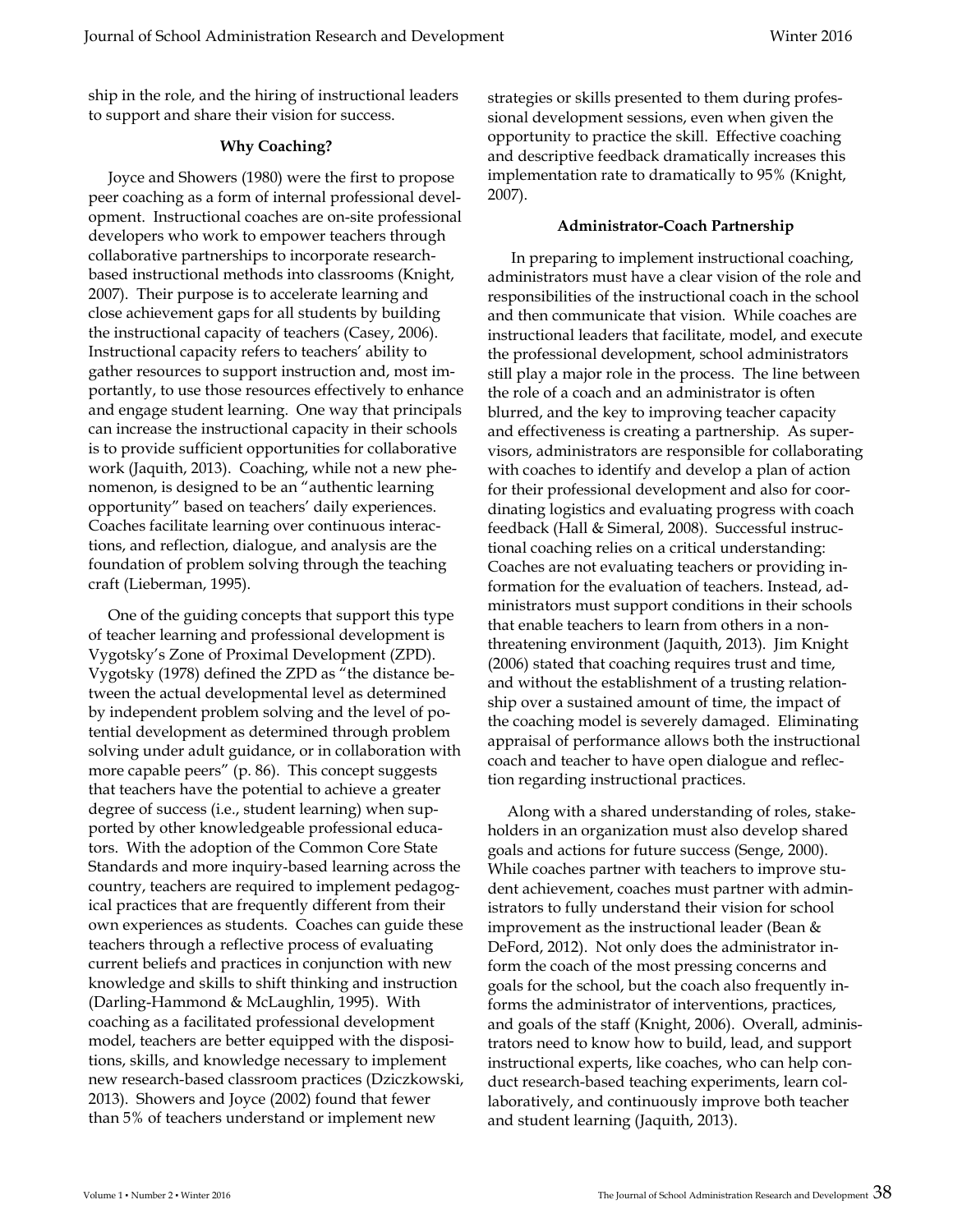# **Hiring Effective Coaches**

 Hiring effective instructional coaches may be the most challenging, yet vital role for administrators. Having a strong program and vision in place is irrelevant without the right people. In order to successfully fill this unique educational leadership role, coaches must be equipped with certain professional qualities and characteristics in addition to strong interpersonal skills.

 The hiring of professionals who are professionally credible in the eyes of both the teachers and administers is an important aspect of a rigorous, selection process. Much attention is necessary to ensure that the process of hiring is clear and fair to ensure that the coaches are credible and knowledgeable in the eyes of all stakeholders (Neufeld & Roper. 2003). Professionally, coaches are expected to model lessons and aide teachers in various instructional and management processes. For this reason, first and foremost, coaches must be excellent teachers (Knight, 2006). A thorough understanding of both current and past contentspecific pedagogical knowledge is a professional characteristic that will create teacher buy-in and confidence in their instructional partners. Many coaches are coming out of the classroom with little to no experience coaching or working with adult learners. Having relevant research to support "best practices" demonstrates a professional responsibility to life-long learning and growth (Kinkead, 2007). Coaches must also be deeply respectful of classroom teachers, their professionalism, and their ability to make decisions that are best for their students (Knight, 2006). The ability to recognize and appreciate teacher differences and uniqueness informs the teacher that the teachercoach relationship is truly a non-threatening partnership, free of judgment and focused on student learning. Along with avoiding judgment, coaches are required to maintain confidentiality when talking to other teachers and their administration. Coaches viewed by teachers as "classroom spies" have a difficult task of being perceived as partners in supporting instruction and learning (Bean & DeFord, 2012). Administrators must recognize that the nourishment of this trusting relationship may come at the expense of knowing everything about the teacher-coach relationship.

 Administrators must also find great leaders who are ambitious for the greater cause and mission of student achievement, not for themselves (Knight, 2006). Additionally, coaches must express their confidence and belief in the teachers they work with, internalizing the message "I believe in you, I'm investing in

you, and I expect your best efforts" (Goleman, Boyatzis, & McKee, 2002, p.62). Due to their interest in the development of others, instructional coaches are often referred to as *servant leaders*. Robert Greenleaf (1977) described servant leaders as people whose ultimate goal is not to control or manipulate, but to establish an environment and relationship of shared power and autonomy. While coaches must be driven to support the instructional progress of teachers to impact student learning, they must also foster a relationship with teachers that honors their professionalism. Administrators will need to focus on hiring coaches who have the ability to balance this type of situational leadership (Hershey & Blanchard, 1988). Hiring the most effective coaches will mean that these individuals can be flexible to the needs of individual teachers and also be able to drive the building or district level goals set by school leaders.

#### **Implications**

 Instructional coaching is a reality in many schools today, yet administrators often lack experience or background on how to utilize this professional development model effectively. Instructional coaching can help administrators balance the managerial and instructional leadership responsibilities required of their role. As districts adopt the practice as a part of their professional development model, administrators require a clear understanding of the opportunities and factors associated with coaching. Instructional coaching has the potential to positively impact the way teachers teach and students learn in our schools, and when effectively implemented, it can also positively affect the way administrators lead. While not a quick fix, administrators have the opportunity to use instructional coaching to improve their school's success one teacher and one student at a time and hence their overall success as a school leader.

#### **References**

- Archer, J. (2002, April 3). Research: Focusing in on teachers. *Education Week*, *21*(29), 36-39.
- Bean, R. & DeFord, D. (2012). Do's and don'ts for literacy coaches: Advice from the field. *Literacy Coaching Clearinghouse*.
- Casey, K. (2006). *Literacy coaching: The essentials*. Portsmouth, NH: Heinemann.
- Civic Impulse. (2016). S. 1177: Every Student Succeeds Act. Retrieved from https://www.govtrack.us/congress/ bills/114/s1177
- Darling-Hammond, L. (2000). Teacher quality and student achievement: A review of state policy evidence. *Educational Policy Analysis Archives*, *8*(1).